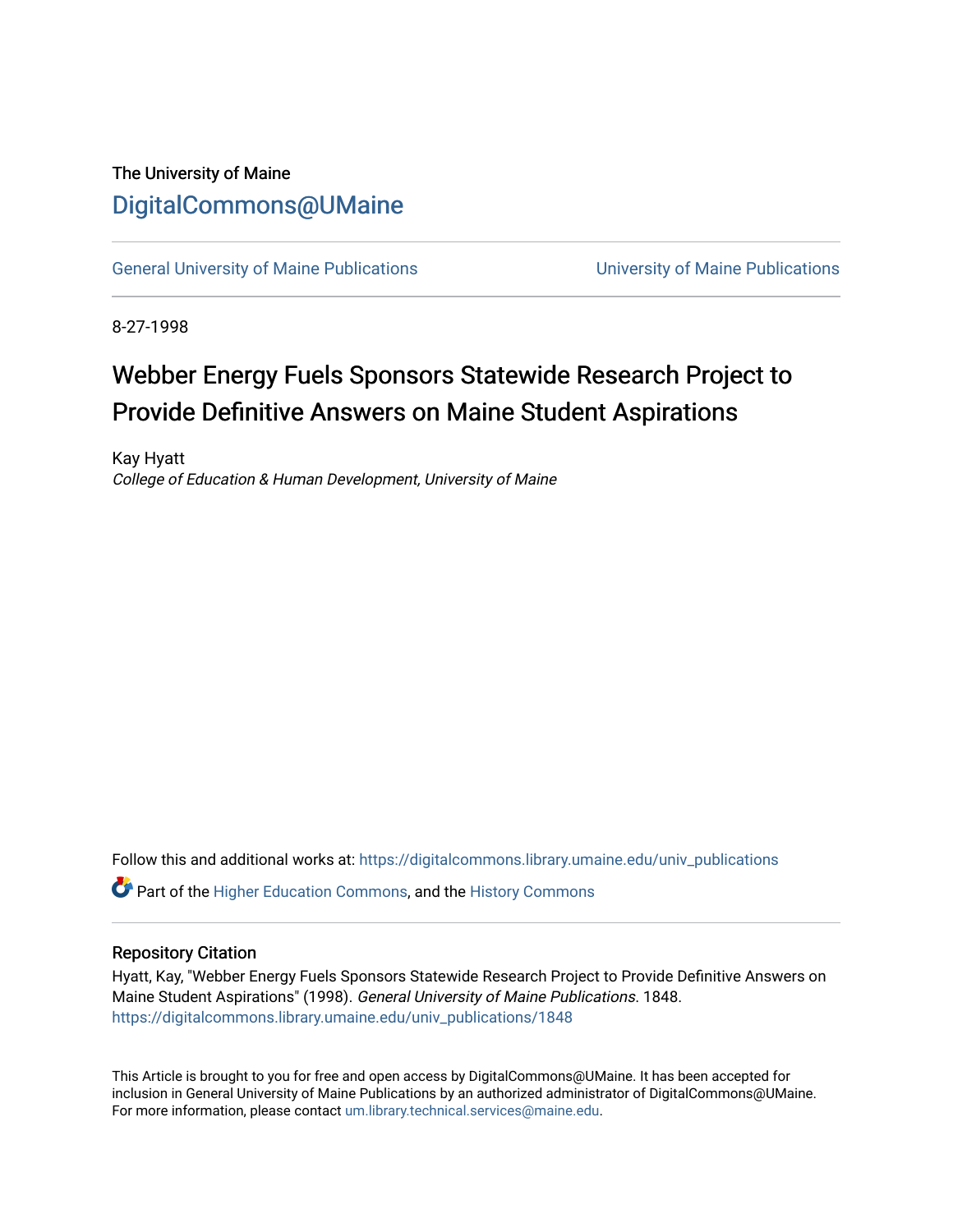## COLLEGE OF EDUCATION **& HUMAN DEVELOPMENT**

**Selected News Releases** 

### **Webber Energy Fuels Sponsors Statewide Research Project to Provide Definitive Answers on Maine Student Aspirations**

AUGUSTA, Maine -- Gov. Angus S. King, Jr. announced today that Webber Energy Fuels, a Maine-based company, is funding a \$300,000 unprecedented research project that will answer some of the most elusive educational questions about student motivation and aspirations.

The Maine Aspirations Benchmarking Initiative, a 10-year project directed by the University of Maine/Maine Principals' Association Research Partnership, will generate a sweeping data base of information from more than 105,000 Maine students and establish a national model of how schools can use their students' perspectives in responsive reform efforts.

Information derived from the unparalleled surveying of every sixth through 12th grader in Maine public schools, plus a sampling of children in kindergarten through grade five, will provide the first comprehensive report on the status of student aspirations in Maine. Extensive analyses will also produce school-specific information about what influences and inspires students to reach their full potential and what supports and conditions they see as present or lacking in their educational experience.

The recognition of the validity and support of school-based action research with the goal of practical application earns high marks from the Research Partnership.

"I am thrilled that the UMaine/MPA Research Partnership, with support from Webber Energy fuels, will be able to fulfill its promise of providing schools with meaningful Maine-based data about students that can be used in decision-making," says Suanne Giorgetti, president of the Maine Principals' Association and principal of Benton Elementary School. "Student aspirations and student achievement are the crux of each and every school's business."

"Webber Energy Fuels has a long history of investing in education and the young people of our state," says Webber Chief Executive Officer and President Larry Mahaney, noting that the company has contributed over a million dollars for scholarships and educational programs in Maine.

"Although the 'bottom line' is the main objective of most companies, I sincerely believe we also have a social responsibility and commitment to invest in other projects," Mahaney says. "Investing in education, teachers and the future of our young people offers a great return. That is why I am so excited about this project. It's a win, win situation for everyone."

Schools have good data on student achievement from the Maine Educational Assessment and other nationally normed tests and have used the results to spur significant changes in academic curricula